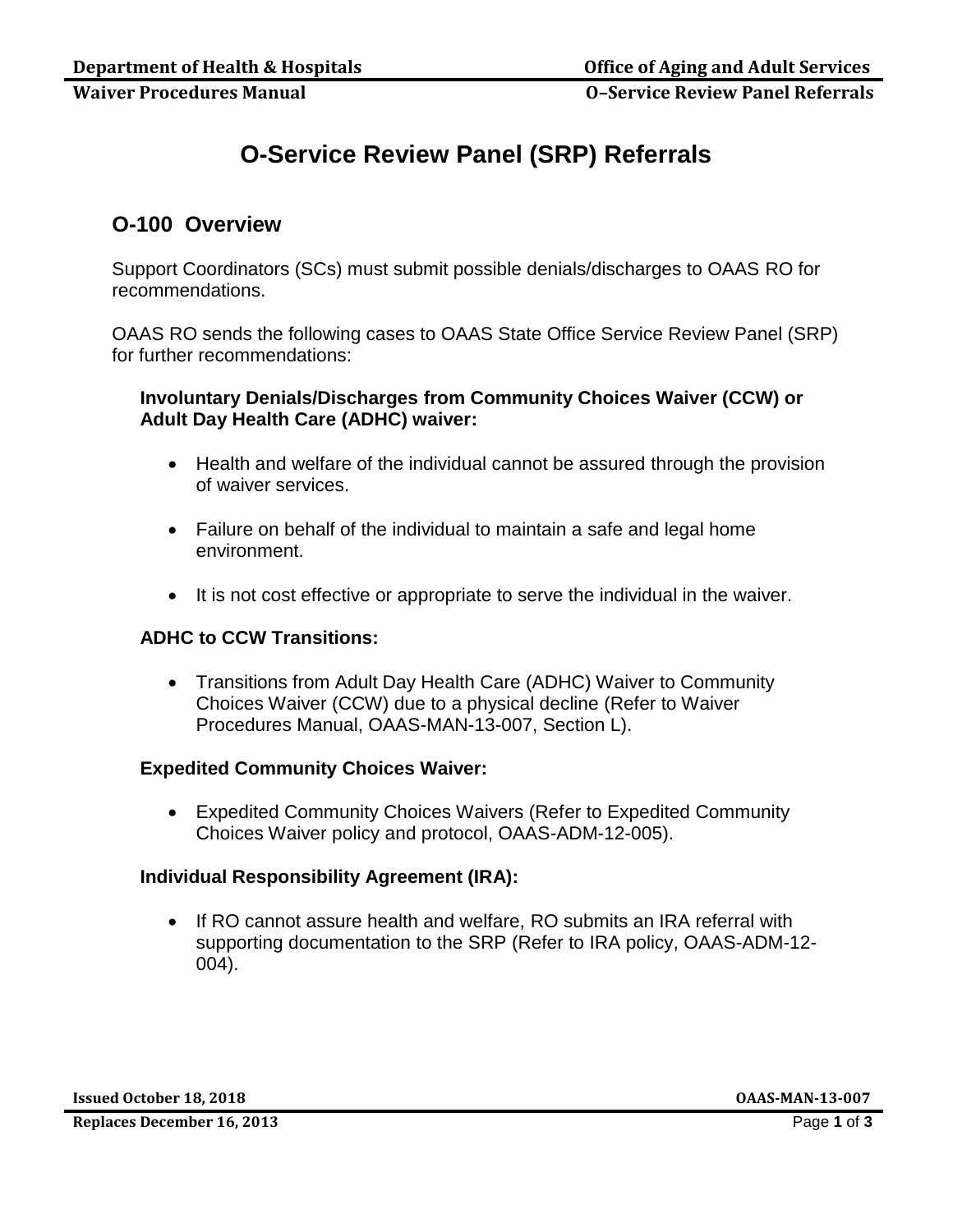**Waiver Procedures Manual O–Service Review Panel Referrals**

# **Protective Services Priority Offers for Community Choices and ADHC Waivers:**

• Adult Protective Services (APS) or Elderly Protective Services (EPS) may submit protective services cases to SRP for review for a priority waiver offer (Refer to OAAS-MAN-13-004).

# **Nursing Facility (NF) Transition Service Hour Allocation of Resources (SHARe) Exception:**

• SRP may approve a one-time SHARe exception to cover the costs of certain non-recurring services to allow a CCW participant to transition from a NF to the community (Refer to Waiver Procedures Manual, OAAS-MAN-13-007, Section L).

### **SRP Follow-Ups:**

Carry-over cases with follow-up from a previous SRP review.

#### **SRP Input or Guidance:**

RO may submit cases to SRP for general input and guidance from the panel.

# **O-110 Procedures**

SC will:

• Process the waiver case as outlined in the manual.

If the SC has an involuntary denial/discharge, ADHC to CCW transition, IRA or NF SHARe exception, the SC will forward the request and supporting documents (POC packet, narrative, letters from physicians, IRA form, EAA assessment and bids, etc.) to RO.

RO will:

• Review the documents.